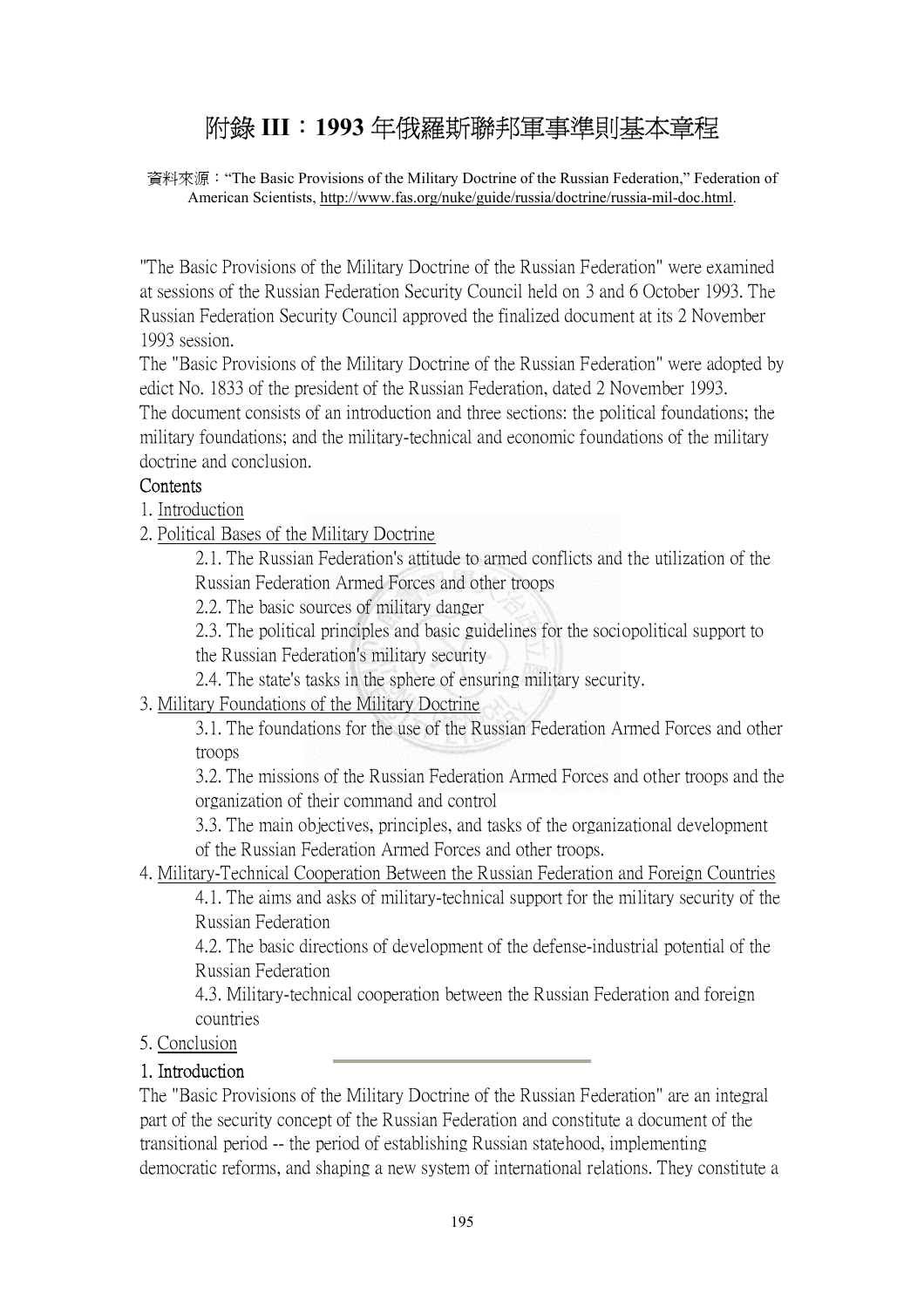system of views officially adopted in the state on the prevention of wars and armed conflicts, on military organizational development, on the country's defense preparation, on the organization of countermeasures to threats to the state's military security, and on the utilization of the Russian Federation Armed Forces and other troops for the defense of the Russian Federation's vitally important interests.

The Russian Federation's vitally important interests in no way impinge upon the security of other states and they are secured within the framework of equitable and mutually beneficial interstate relations. The implementation of the provisions of the military doctrine is achieved by means of coordinated measures of a political, economic, legal, and military nature with the participation of all organs of state power and administration, public organizations, and citizens of the Russian Federation .

## 2. Political Bases of the Military Doctrine

This section:

-- expounds the Russian Federation's attitude to armed conflicts and the utilization of the Russian Federation Armed Forces and other troops;

-- defines the basic sources of military danger:

-- contains the political principles and basic guidelines for the sociopolitical support to the Russian Federation's military security;

-- formulates the state's tasks in the sphere of ensuring military security.

## 2.1. The Russian Federation's Attitude to Armed Conflicts and the Utilization of the Russian Federation Armed Forces and Other Troops

At the contemporary stage of development of the international situation -- when confrontation generated by ideological antagonism is being overcome, partnership and all-around cooperation are expanding, confidence in the military sphere is strengthening, and nuclear and conventional armaments are being reduced -- political-diplomatic, international legal, economic, and other nonmilitary methods and collective actions by the world community regarding threats to peace, violations of peace, and acts of aggression assume paramount importance in preventing wars and armed conflicts.

Ensuring the Russian Federation's military security and its vitally important interests depends first and foremost:

- in the domestic policy sphere on resolving economic, political, and social problems and successfully implementing reforms;
- in the foreign policy sphere on the state of relations with the surrounding world, primarily with our immediate neighbors and the leading powers.

Proceeding from this premise, the Russian Federation:

- is committed to the principles of the peaceful settlement of international disputes, respect for the sovereignty and territorial integrity of states, noninterference in their internal affairs, inviolability of state borders and other universally recognized principles of international law;
- regards no state as its enemy;
- will not employ its Armed Forces or other troops against any state other than for individual or collective self-defense if an armed attack is made on the Russian Federation, its citizens, territory, Armed Forces, other troops, or its allies.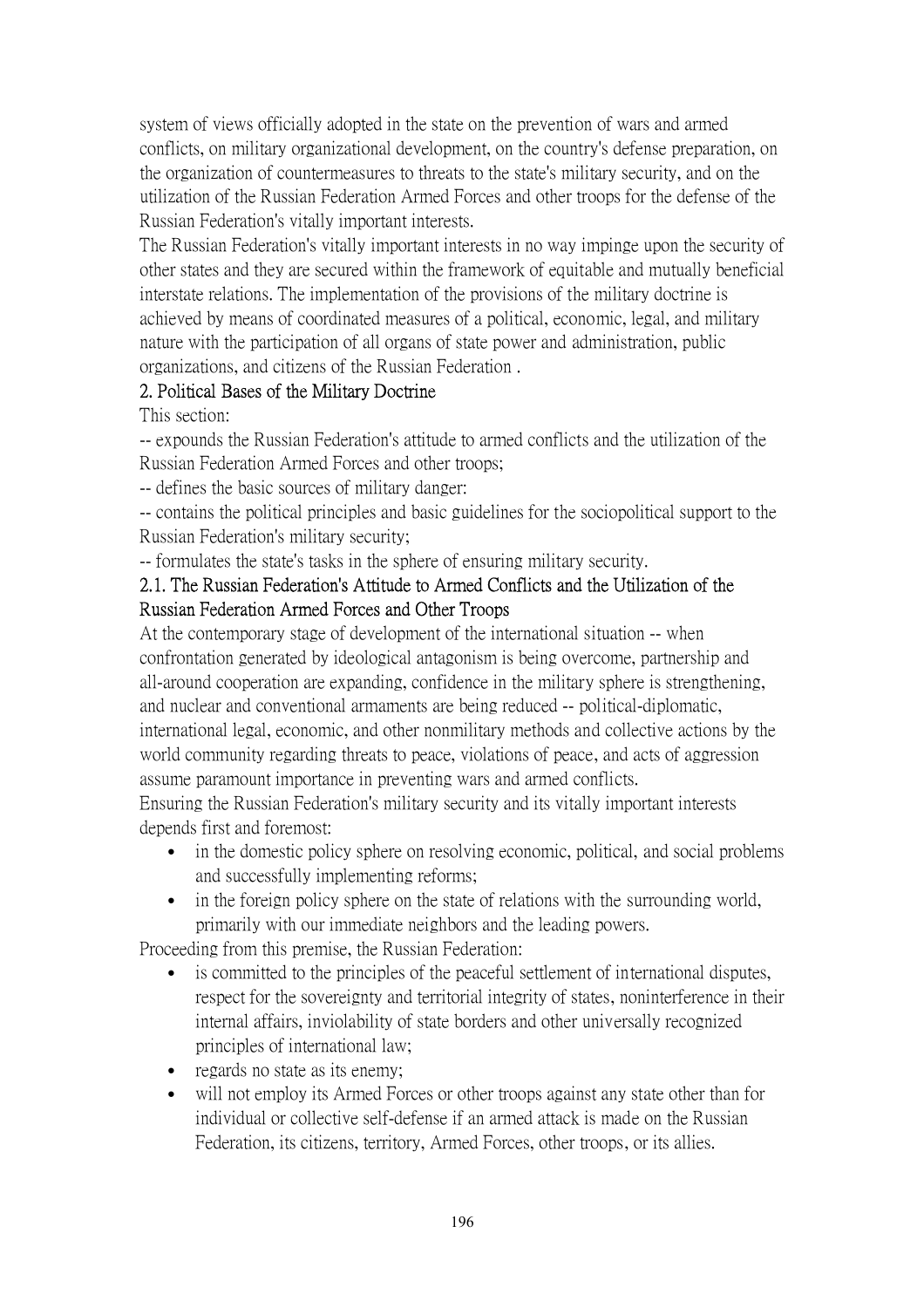- cooperates in the efforts of the world community and various collective security organs in preventing wars and armed conflicts and maintaining or restoring peace;
- participates in the further development of international law and in the drafting, adoption, and implementation by all countries of a range of effective measures to prevent wars and armed conflicts.

The aim of the Russian Federation's policy in the sphere of nuclear weapons is to eliminate the danger of nuclear war by deterring the launching of aggression against the Russian Federation and its allies.

The Russian Federation:

- will not employ its nuclear weapons against any state-party to the Treaty on the Nonproliferation of Nuclear Weapons, dated I July 1968, which does not possess nuclear weapons except in the cases of: a) an armed attack against the Russian Federation, its territory, Armed Forces, other troops, or its allies by any state which is connected by an alliance agreement with a state that does possess nuclear weapons; b) joint actions by such a state with a state possessing nuclear weapons in the carrying out or in support of any invasion or armed attack upon the Russian Federation, its territory, Armed Forces, other troops, or its allies;
- actively advocates the cessation of nuclear weapons tests and promotes the establishment of dialogue on this question with the ultimate goal of achieving a comprehensive ban;
- seeks the reduction of nuclear forces to a minimal level which would guarantee the prevention of large-scale war and the maintenance of strategic stability and -- in the future -- the complete elimination of nuclear weapons;
- takes, jointly with other interested countries, the requisite measures to strengthen the regime governing the nonproliferation of nuclear weapons and render it universal in nature.

The Russian Federation's policy regarding other types of weapons of mass destruction consists of:

- promoting the full implementation of the Convention on the Prohibition of the Development, Production, Stockpiling, and Use of Chemical Weapons and on their destruction and the maximum expansion of the parties to it;
- ensuring compliance with the regime of the Convention on the Prohibition of the Development, Production, and Stockpiling of Bacteriological (Biological) and Toxic Weapons and on Their Destruction;
- preventing the creation of new types of weapons of mass destruction and the development, production, stockpiling, acquisition, storage, or proliferation of means, materials, and technologies which help create these weapons;
- maintaining readiness to counter effectively the consequences of the creation of new types of weapons of mass destruction and providing guarantees of the security of citizens, society, and state.

The Russian Federation ensures its military security by means of all the means at its disposal with priority accorded to political, diplomatic, and other peaceful means. In this context, the Russian Federation deems it necessary to possess Armed Forces and other troops and to employ them for the following purposes: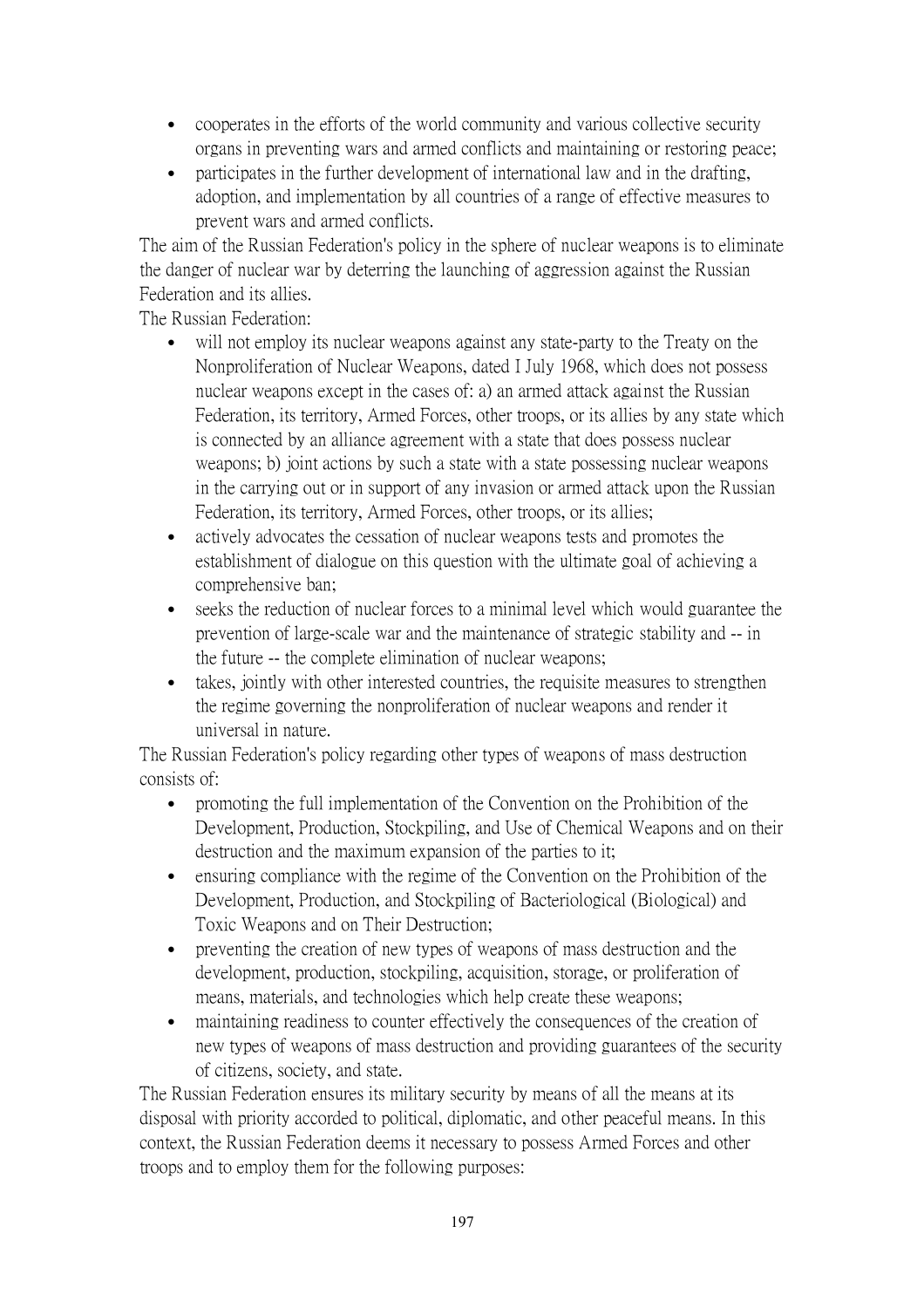- protection of the sovereignty, territorial integrity, and other vitally important interests of the Russian Federation in the event of aggression launched against it or its allies;
- the conduct of peace-keeping operations by decision of the UN Security Council or in accordance with the Russian Federation's international commitments;
- the termination of armed conflicts and any unlawful armed violence on the state border or the border of another state in accordance with treaty commitments, or within the bounds of the territory of the Russian Federation that threaten its vitally important interests.

The Russian Federation Armed Forces and other troops are employed in accordance with the Constitution, the laws, and other normative acts of the Russian Federation. The utilization of the Russian Federation Armed Forces and other troops in support of individual groups of people, parties, or public associations is not permitted. The document provides a classification of the basic sources of military danger. In this regard it is stressed that the immediate threat of direct aggression being launched against the Russian Federation has considerably declined in contemporary conditions. At the same time the danger of war does remain. Social, political, territorial, religious, national-ethnic, and other conflicts and the desire of a number of states and political forces to resolve them by means of armed struggle constitute the main reasons for its persistence and for the emergence of armed conflicts and wars. Armed conflicts which arise on the basis of aggressive nationalism and religious intolerance pose a special danger. The basic existing and potential sources of external military danger for the Russian

Federation are:

- the territorial claims of other states on the Russian Federation and its allies;
- existing and potential local wars and armed conflicts, particularly those in the immediate vicinity of the Russian borders;
- the possibility of the use (including the unsanctioned use) of nuclear and other types of weapons of mass destruction which a number of states have in service;
- the proliferation of nuclear and other types of weapons of mass destruction, their delivery systems, and the latest military production techniques in conjunction with the attempts by certain countries, organizations, and terrorist groups to realize their military and political aspirations;
- the possibility of strategic stability being undermined as a result of the violation of international accords in the sphere of arms limitation and reduction and of the qualitative and quantitative buildup of armaments by other countries;
- attempts to interfere in the internal affairs of and destabilize the internal political situation in the Russian Federation;
- the suppression of the rights, freedoms, and legitimate interests of citizens of the Russian Federation in foreign states;
- attacks on military installations of the Russian Federation Armed Forces sited on the territory of foreign states;
- the expansion of military blocs and alliances to the detriment of the interests of the Russian Federation's military security;
- international terrorism.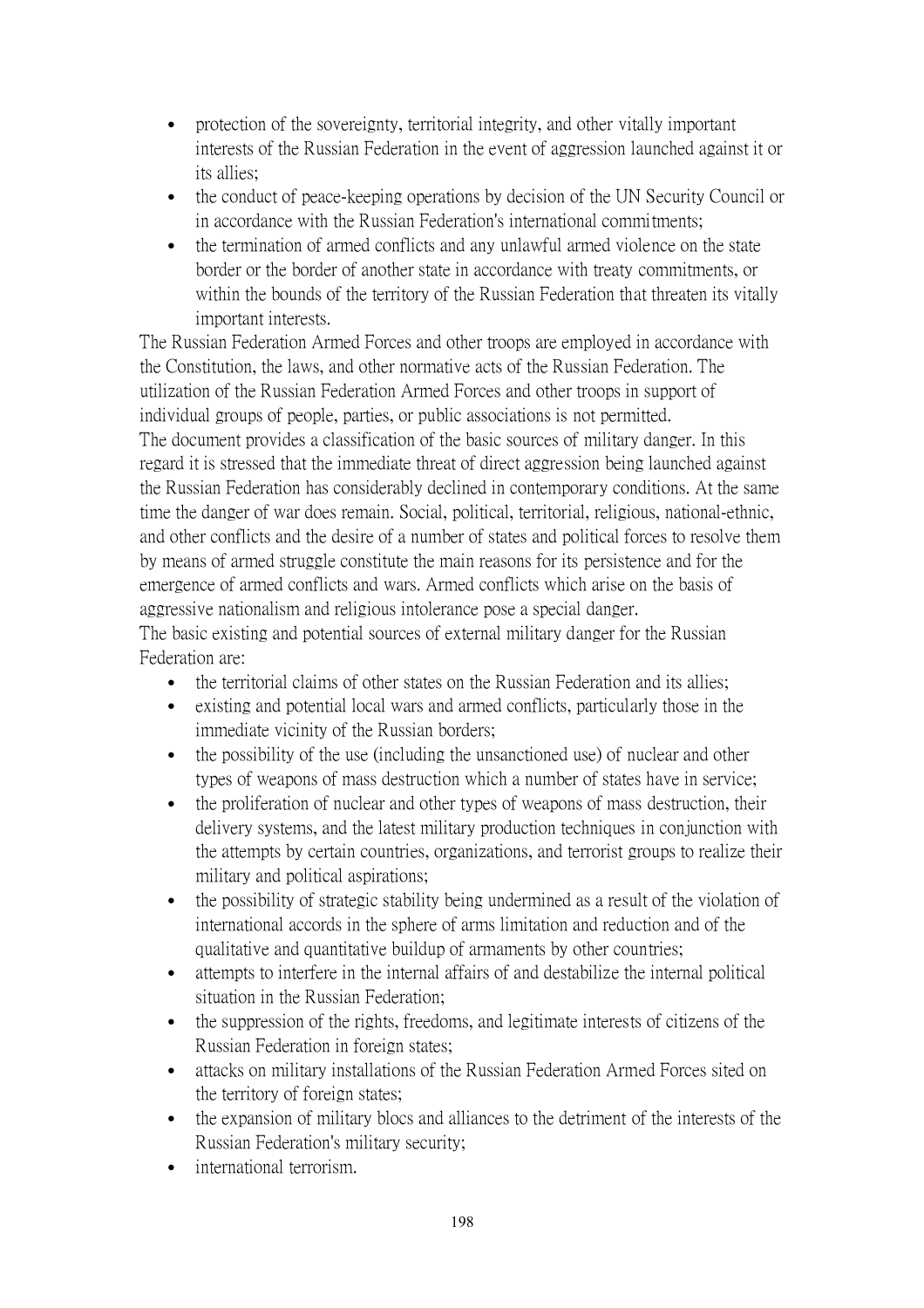The document then goes on to identify factors which help transform a military danger into an immediate military threat to the Russian Federation:

- the buildup of groupings of troops (forces) on the borders of the Russian Federation to the point where they disrupt the prevailing correlation of forces;
- attacks on facilities and installations on the state border of the Russian Federation and on the borders of its allies and the launching of border conflicts and armed provocations;
- the training of armed formations and groups on the territory of other states which are intended to be transferred to the territory of the Russian Federation and its allies;
- the actions of other countries which hinder the functioning of Russian systems for the support of the strategic nuclear forces and of state and military command and control of, above all, their space component;
- the introduction of foreign troops in the territory of neighboring states of the Russian Federation (if this is not connected with measures to restore or maintain peace in accordance with a decision of the UN Security Council or a regional organ of collective security with the agreement of the Russian Federation).

The main internal sources of military threats which the Russian Federation Armed Forces and other troops may be used to counter are regarded in the document as:

- illegal activity by nationalist, separatist, or other organizations which is aimed at destabilizing the situation in the Russian Federation or violating its territorial integrity and which is carried out using armed violence;
- attempts to overthrow the constitutional system by force or to disrupt the functioning of organs of state power and administration;
- attacks on nuclear power, chemical, or biological production facilities or other potentially dangerous facilities;
- the creation of illegal armed formations;
- the growth of organized crime or contraband activity on a scale threatening the security of citizens and society;
- attacks on arsenals, weapons stores, enterprises producing arms or military or specialized equipment or property, or organizations, establishments, or structures possessing authorized weapons with a viewing to capturing them;
- the illegal distribution on the territory of the Russian Federation of weapons, ammunition, explosives, or other means for carrying out sabotage or terrorist acts, and also the unlawful circulation of narcotics.

Additional factors increasing the degree of threat to the military security of the Russian Federation are the fact that a number of sectors of the state border of the Russian Federation have not been properly determined in treaty form and the settlement of the legal status of the presence of Russian Federation Armed Forces and other troops outside its borders is incomplete.

The document determines the following basic guidelines for safeguarding the military security of the Russian Federation: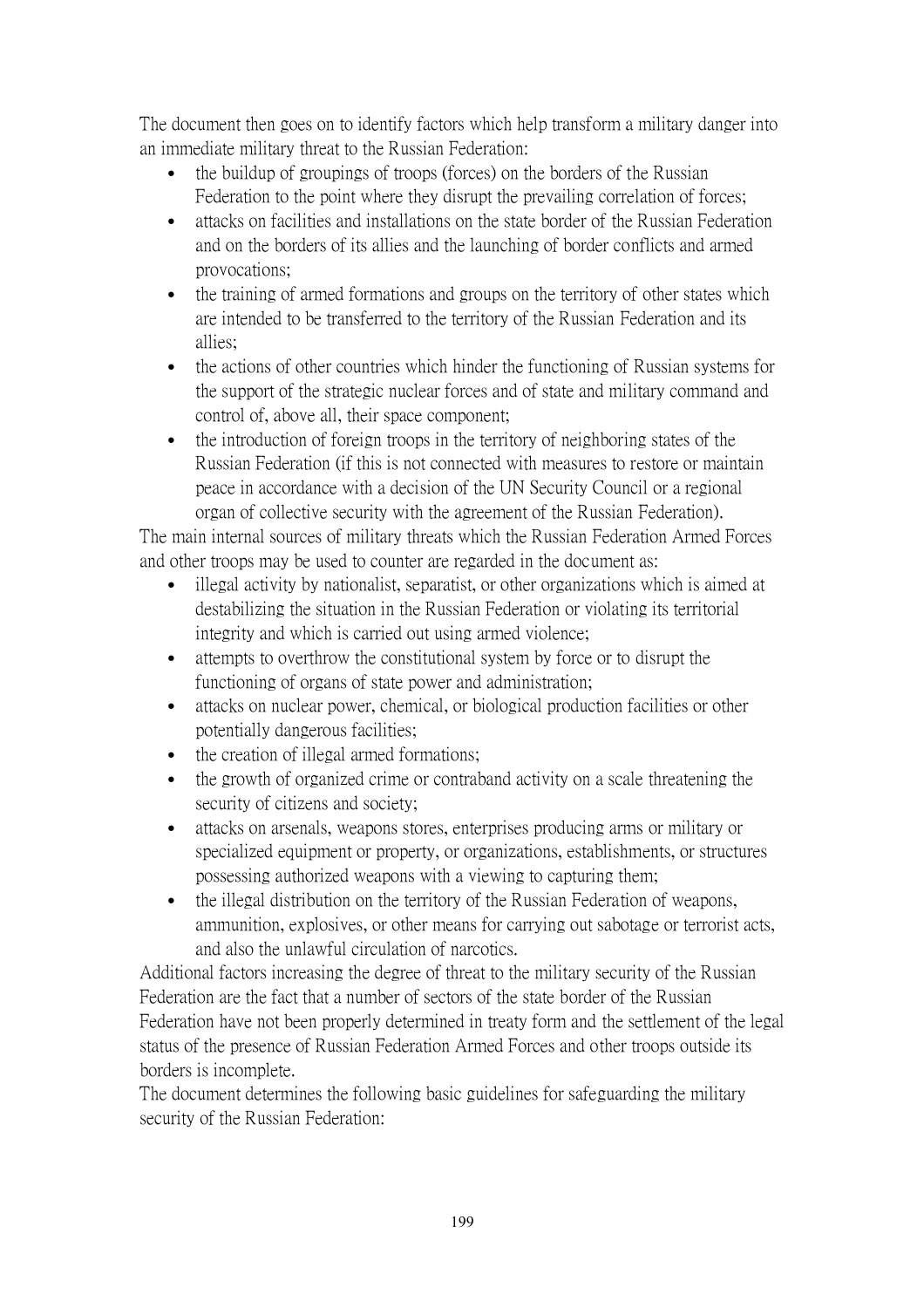- the maintenance of the qualitative state of the Armed Forces and other troops and their combat readiness and combat capability at a level guaranteeing the reliable protection of Russia's vitally important interests;
- the development of a system of bilateral and multilateral accords among states on renouncing power politics and precluding the use or threat of military force;
- the inclusion of the Russian Federation in collective security structures or the establishment of relations of cooperation with such structures;
- the improvement of existing international mechanisms for monitoring the proliferation of weapons of mass destruction and their delivery vehicles and the creation of such new effective mechanisms;
- the creation of the conditions for the indefinite operation of the Treaty on the Nonproliferation of Nuclear Weapons and also the adoption of measures to expand the number of parties to this treaty and also to include in the arrangements for the nonproliferation of weapons of mass destruction all states possessing the potential to develop them;
- the promotion of the multilateralization of talks on nuclear disarmament;
- the establishment of dialogue between states possessing nuclear weapons on problems of nuclear tests with a view to cutting them to the minimum necessary for the maintenance of nuclear safety but precluding he improvement of nuclear weapons, and with a view to their eventual complete prohibition;
- the broadening of confidence-building measures in the military sphere, including the exchange of information of a military nature on a mutual basis and the coordination of military doctrines and military organizational development plans with allies and partners;
- the prevention of damage to the security of the Russian Federation as a result of the violation of previously achieved accords in the field of the limitation and reduction of nuclear and conventional arms;
- the consistent implementation of the Treaty on Conventional Forces in Europe of 19 November 1990 and the promotion of the inclusion of states in Asia and other regions of the world in the process of the limitation and reduction of conventional armed forces and arms;
- the activization of dialogue on the preparation and adoption of effective international accords in the field of the reduction of naval forces and arms and the limitation of naval activity;
- the settlement of the status of Russian troops and military bases and facilities on the territory of other states on the basis of interstate agreements;
- the development of mutually advantageous cooperation with foreign states in the military field, first and foremost with the states belonging to the Commonwealth of Independent States (CIS) and the states of Central and East Europe.

Basic Principles of Russian Federation Policy in the Field of Military Security:

- the safeguarding of the security of the Russian Federation without detriment to the security of other countries or universal security;
- the maintenance of stability in regions adjoining the borders of the Russian Federation, neighboring countries, and the world as a whole;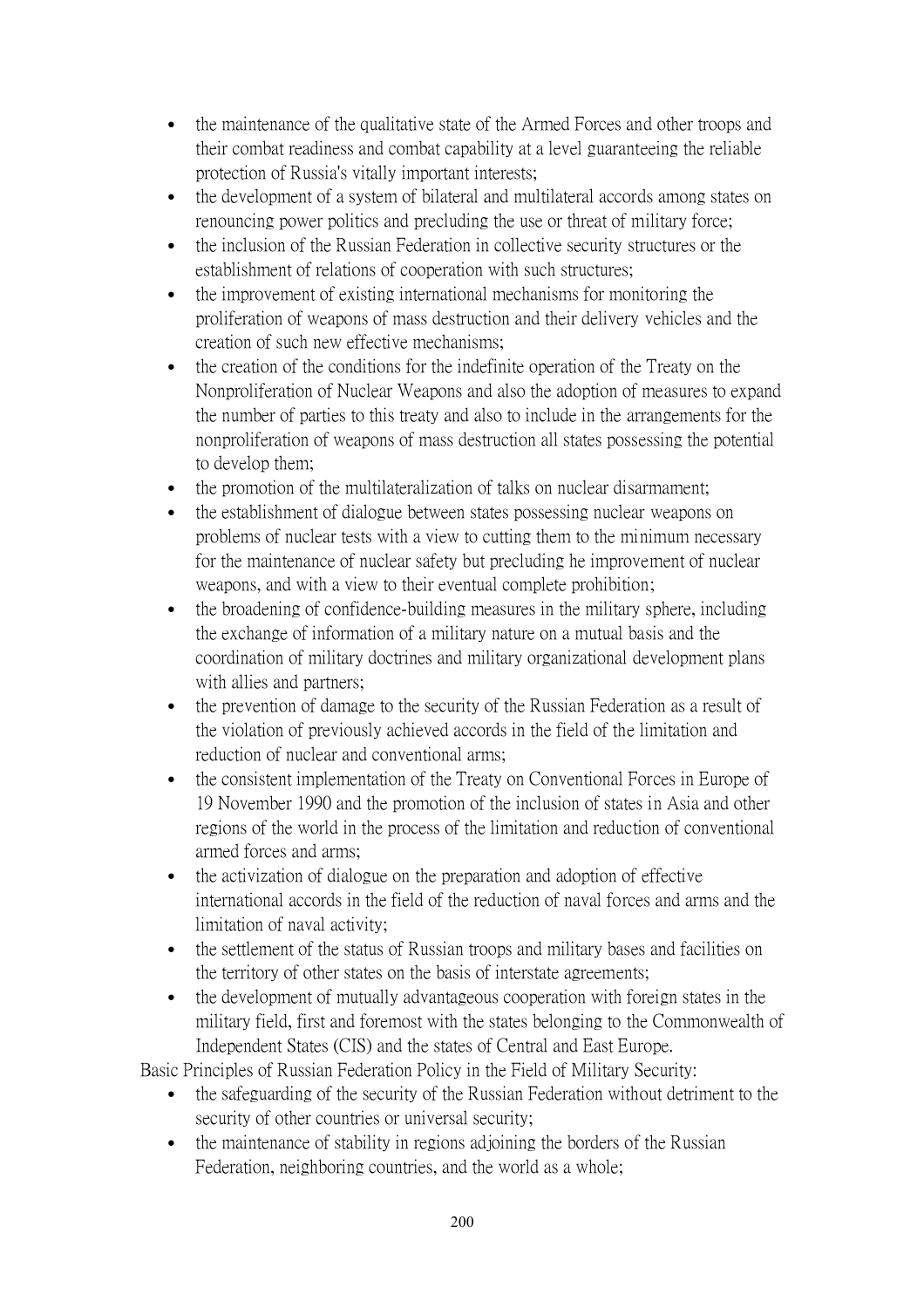- the matching of the organizational development of the Russian Federation Armed Forces and other troops to the political objectives and economic potential of the country and to the course of reforms;
- the observance of international commitments and the promotion of the achievement of the objectives of the treaties and agreements to which the Russian Federation is a party;
- the effective utilization of international mechanisms to maintain the arrangements for trading in weapons and military technologies without detriment to the security of the Russian Federation and the world community;
- the interdiction of supplies of arms and military equipment which could exacerbate a crisis situation, undermine regional stability, or violate an embargo or other relevant international accords to which the Russian Federation is a party;

In the matter of maintaining international peace and security and preventing wars and armed conflicts the Russian Federation regards as partners all states whose policies do not harm its interests and do not contravene the UN Charter, and will cooperate:

- within the Commonwealth of Independent States -- with its members in resolving problems of collective defense and security and agreeing military policy and defense organizational development. This dimension of cooperation is the priority for the Russian Federation;
- at the regional level -- with the countries party to the Conference on Security and Cooperation in Europe and also other states and military-political structures in adjoining regions with existing and emerging collective security systems;
- on a global scale -- with all member-states of the United Nations, first and foremost within the framework of the UN Security Council, on the basis of the principles and norms of international law.

The nature, conditions, and forms of the Russian Federation's participation in peacekeeping operations undertaken by the United Nations and other international organizations are determined by the legislation of the Russian Federation and international commitments and agreements, including within the framework of the CIS.

# 2.2. Basic Directions for Sociopolitical Support for the Military Security of the Russian Federation:

- the creation and improvement of the legal foundations of the safeguarding of the military security of the Russian Federation;
- the improvement of a military policymaking mechanism ensuring state control over the adoption and fulfillment of military-political decisions;
- the ensuring of the requisite manning of troops (forces) taking account of demographic factors and opportunities for service under contract and the utilization of civilian personnel and female service personnel;
- the ensuring of the social protection of servicemen and members of their families and also of people discharged from military service;
- the implementation of a package of state measures to raise the prestige of military service;
- the creation and improvement of a system of military-patriotic upbringing and pre-draft training;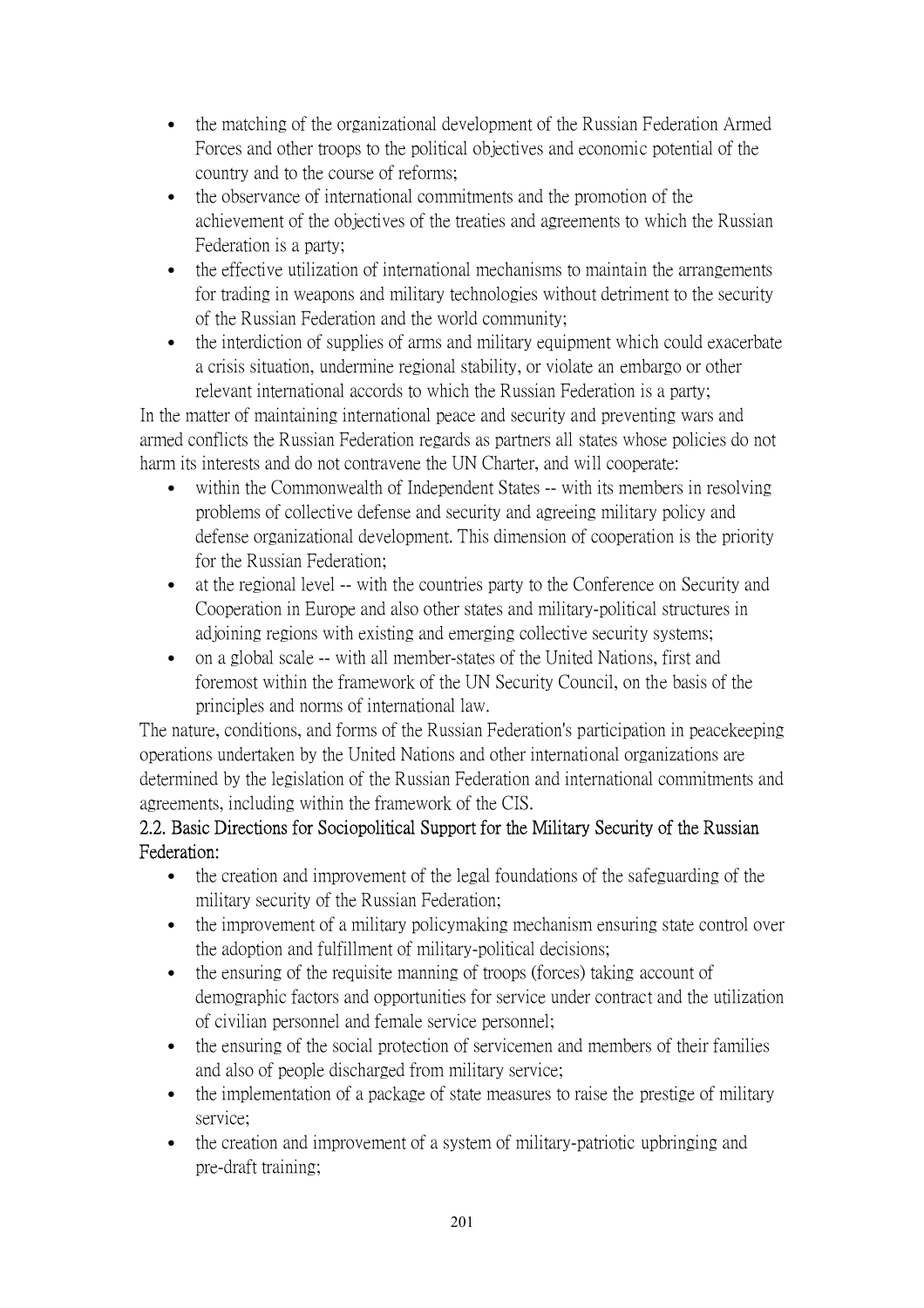- the shaping in citizens of moral and psychological readiness to protect the fatherland;
- the creation and improvement of a system for the upbringing of Armed Forces servicemen and other troops;
- cooperation between military command and control organs and state organs and social and religious organizations;
- the prohibition, in accordance with legislation, of activity in the Russian Federation Armed Forces and
- other troops by political parties, organizations, and associations and also of the propagandization of violence and war;
- the provision of information for Armed Forces servicemen and other troops of the Russian Federation, and openness in relations with the public and the mass media.

The state performs the following tasks in order to safeguard military security:

- In peacetime:
	- o the maintenance of the country's defense potential at an adequate level to meet existing and potential military threats and taking account of the country's economic potential and the availability of manpower resources;
	- o the qualitative improvement of the Armed Forces and other troops, the ensuring of their combat and mobilization readiness guaranteeing the country's military security;
	- o the priority allocation of appropriations for the most promising scientific and technological defense developments in terms of safeguarding the security and developing the economy of the country;
	- o the rational conversion of military production;
	- o the ensuring of the readiness of organs of state administration and the economy of the country to mobilize men, equipment, and weapons for preventing wars and armed conflict and ensuring the reliable protection of the state border and, in period of threat and wartime, to perform the tasks of defense and security;
	- o the suppression of possible provocations and encroachments on the security of citizens, the sovereignty, territorial integrity, and other vitally important interests of the Russian Federation.
- In a period of threat and with the commencement of war (armed conflict):
	- the timely declaration of a state of war, the introduction of a state of emergency or martial law in the country or in individual areas with the simultaneous bringing of the Russian Federation Armed Forces and other troops (or part thereof) to the requisite degrees of combat readiness, the adoption of decisions, and issuing of orders for the preparation and implementation of specific operations;
	- o the mobilization of the necessary men, equipment, and weapons for repulsing the aggressor, the conducting of political, economic, armed, and other means of struggle to prevent aggression, repulse an attack, and defeat an aggressor;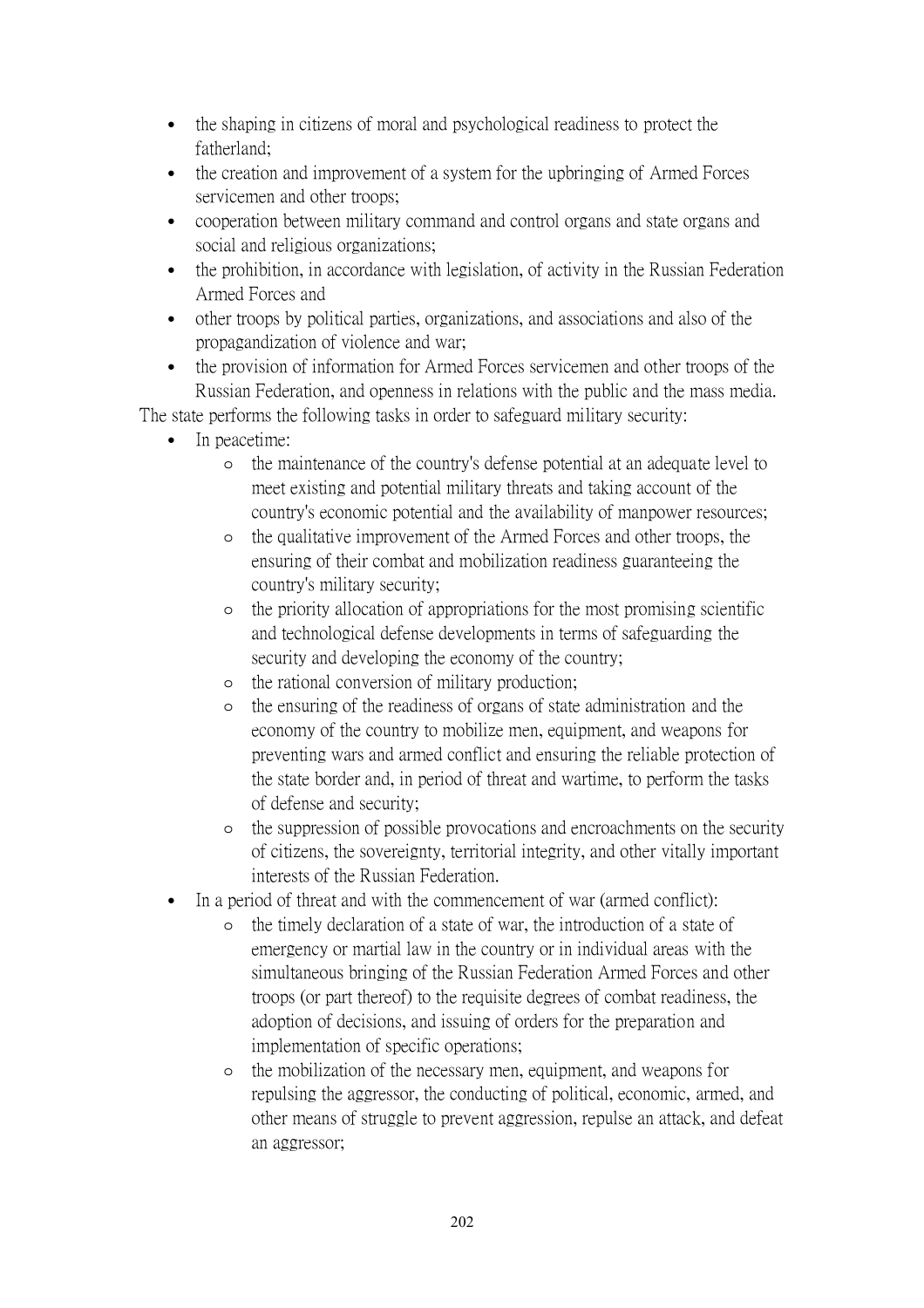- o the coordination of the efforts of all organs of power and administration and public organizations and the country's population to repulse aggression and inflict the kind of damage on the enemy that will force him to renounce further combat operations on terms which accord with the interests of the Russian Federation;
- o the fulfillment of the international commitments of the Russian Federation to provide military aid to countries allied with it and participate in peacekeeping operations;
- o the provision of support for actions by the UN Security Council and other international organizations to maintain or restore international peace and security at the earliest possible stage in the development of a threatening situation or conflict.

The supreme organs of state power and administration of the Russian Federation, organs of state power and administration of all components of the Federation, and organs of local self-government bear, within the bounds of the duties and powers defined by the Constitution and legislation of the Russian Federation, full responsibility for the ensuring of military security, the state of the country's defense capability, the combat and mobilization readiness and combat capability of the Russian Federation Armed Forces and other troops.

All activity to perform the tasks of ensuring the military security of the Russian Federation is organized, controlled, and coordinated by the president of the Russian Federation He heads the Russian Federation Security Council -- the constitutional organ which prepares the decisions of the Russian Federation president in the field of safeguarding the security of citizens, society, and state.

# 3. Military Foundations of the Military Doctrine

This section examines:

-- the foundations for the use of the Russian Federation Armed Forces and other troops, -- the missions of the Russian Federation Armed Forces and other troops and the organization of their command and control;

-- the main objectives, principles, and tasks of the organizational development of the Russian Federation Armed Forces and other troops.

# 3.1. The Foundations for the Use of the Russian Federation Armed Forces and Other Troops

In conditions where the threat of world war (both nuclear and conventional) is considerably reduced, even if not entirely eliminated, the main danger to stability and peace is posed by local wars and armed conflicts. The likelihood of their arising in certain regions is growing.

Military operations in armed conflicts and local wars may be conducted by peacetime groupings of troops (forces) stationed in the conflict zone. Where necessary they will be reinforced via the partial deployment and redeployment of men, equipment, and weapons from other sectors [napravleniya] (regions).

The main objective of the use of the Russian Federation Armed Forces and other troops in armed conflicts and local wars is to localize a seat of tension and terminate military operations at the earliest possible stage in the interests of creating preconditions for the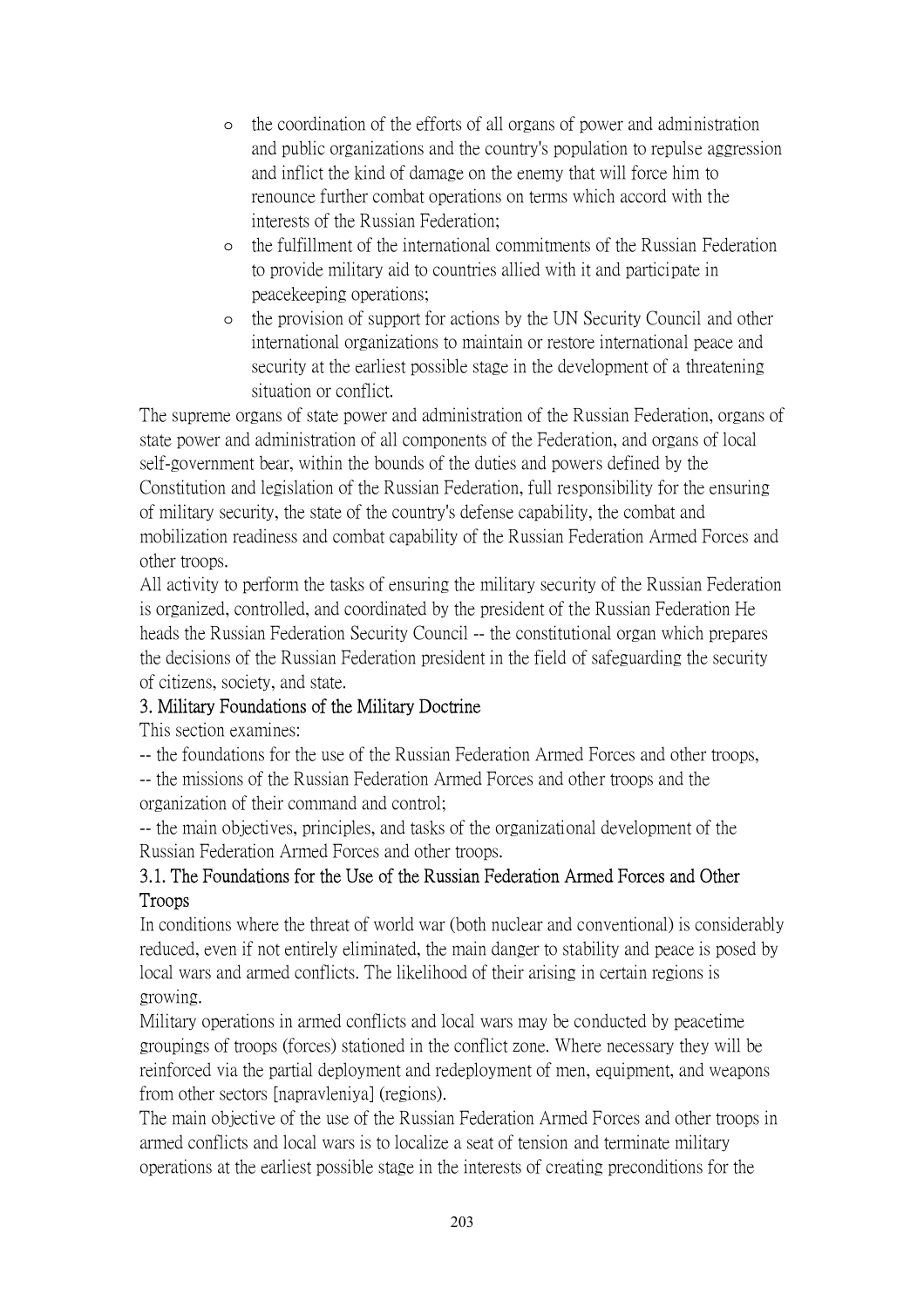settlement of the conflict by peaceful means on conditions which accord with the interests of the Russian Federation.

Military operations in armed conflicts and local wars may be characterized by:

- the broad range of forces enlisted to conduct the armed struggle -- from irregular enemy formations and limited troop contingents on the part of the Russian Federation to operational-strategic groupings of troops (forces) on both sides;
- the use of various means and forms of conducting military operations on a tactical and operational scale;
- the use of the entire available arsenal of means of armed violence -- from light small arms to state-of-the-art arms and military hardware, including high-precision weapons systems of the combatant sides.

Armed conflicts and local wars can in certain conditions escalate into a large-scale war. Deliberate actions by the aggressor which aim to destroy or disrupt the operation of the strategic nuclear forces, the early-warning system, nuclear power and atomic and chemical industry installations may be factors which increase the danger of a war using conventional weapons systems escalating into a nuclear war.

The document contains the thesis that any, including limited, use of nuclear weapons in a war by even one side may provoke the massive use of nuclear weapons and have catastrophic consequences.

Internal armed conflicts, which threaten the vitally important interests of the Russian Federation and may be used as an excuse for other states' intervention in its internal affairs, pose a considerable danger. The aim of using the troops and forces enlisted for the localization and suppression of such conflicts is to most speedily normalize the situation, restore legality and law and order, safeguard public security, provide the population with the necessary aid, and create conditions for the settlement of conflicts by political means.

# 3.2. The Missions of the Russian Federation Armed Forces and Other Troops and the Organization of Their Command and Control

In order to prevent wars and armed conflicts and ensure the deterrence of potential aggressors from unleashing any wars which threaten the interests of the Russian Federation, its Armed Forces are assigned the following tasks:

- the prompt identification, jointly with the manpower and resources of the Russian Federation Foreign Intelligence Service, the Russian Federation Ministry of Security, the Russian Federation Foreign Ministry, and the Russian Federation Ministry of Internal Affairs, of an impending armed attack or a threatening development in the situation and the warning of the state's supreme leadership thereof;
- the maintenance of the composition and status of the strategic nuclear forces at a level ensuring guaranteed intended damage to the aggressor in any conditions of the situation;
- the maintenance of the combat potential of peacetime general-purpose groupings of troops (forces) at a level ensuring that aggression on a local (regional) scale is repulsed;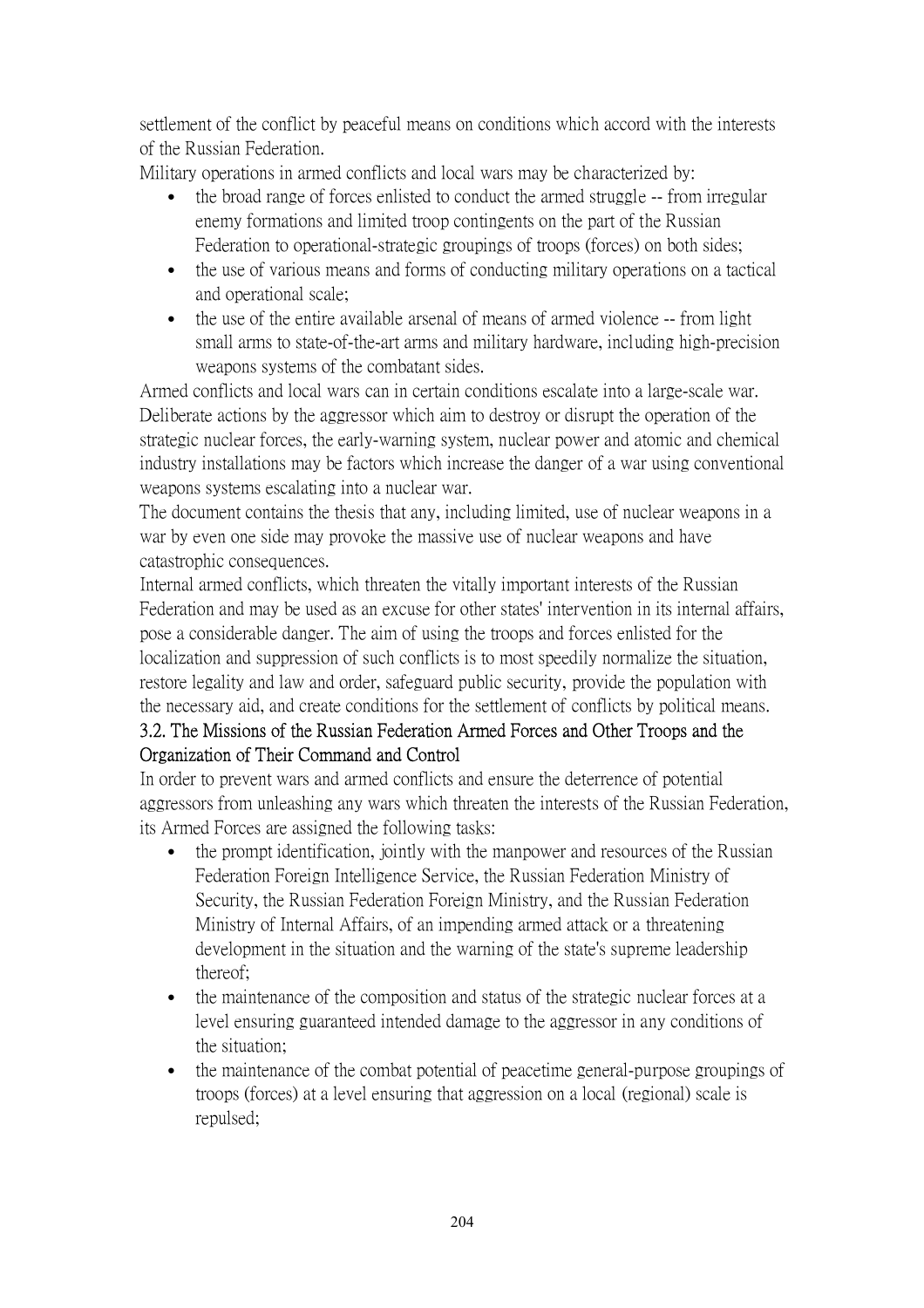- the ensuring, within the framework of the state measures to switch the country from a peacetime to a wartime footing, of the strategic deployment of the Armed Forces and other troops;
- the protection of the state border in the air and underwater.

The performance of the aforementioned and other tasks is carried out by the Armed Forces in close cooperation with other troops of the Russian Federation, whereby the Border Guard Troops are assigned the protection of the state border on land, sea, rivers, lakes, and other reservoirs, the Internal Troops are assigned the protection of important state facilities and the suppression of particularly dangerous offenses, sabotage, or terrorist acts.

The Russian Federation Armed Forces and other troops are utilized in accordance with the Constitution and existing legislation of the Russian Federation, the Geneva Conventions on the Defense of Victims of War of 12 August 1949, and other international law commitments of the Russian Federation applied in a period of armed conflict.

Overall leadership of the Russian Federation Armed Forces and other troops is exercised by the president of the Russian Federation -- the supreme Commander-in-Chief of the Armed Forces -- in accordance with the Constitution and existing legislation of the Russian Federation.

The Council of Ministers/Government of the Russian Federation bears responsibility for the state of the Russian Federation Armed Forces and other troops.

Direct leadership of the Russian Federation Armed Forces is exercised by the Minister of Defense of the Russian Federation.

The main organ for the operational leadership of the Armed Forces is the General Staff of the Armed Forces of the Russian Federation.

Direct leadership of other troops is exercised by the corresponding commanders (chiefs) in accordance with existing legislation.

In the event of aggression against the Russian Federation and its allies the Russian Federation Armed Forces are assigned the following missions:

- the repulsing of enemy attacks from air, land, or sea;
- inflicting destruction on the enemy and the creation of conditions for the cessation of military operations at the earliest possible stage and the conclusion of peace on terms which accord with the interests of the Russian Federation;
- the conduct of military operations jointly with the armed forces of allied states in accordance with the international commitments of the Russian Federation.

When participating in peacekeeping operations carried out by decision of the UN Security Council or in accordance with the international commitments of the Russian Federation, the contingents of its Armed Forces may be assigned the following main tasks:

- the separation of the conflicting sides' armed groupings;
- the ensuring of deliveries of humanitarian aid to the civilian population and their evacuation from the conflict zone;
- the blockading of the conflict area with a view to ensuring the implementation of sanctions adopted by the international community.

The performance of these and other possible tasks should be aimed at creating conditions which ensure the political settlement of the armed conflict.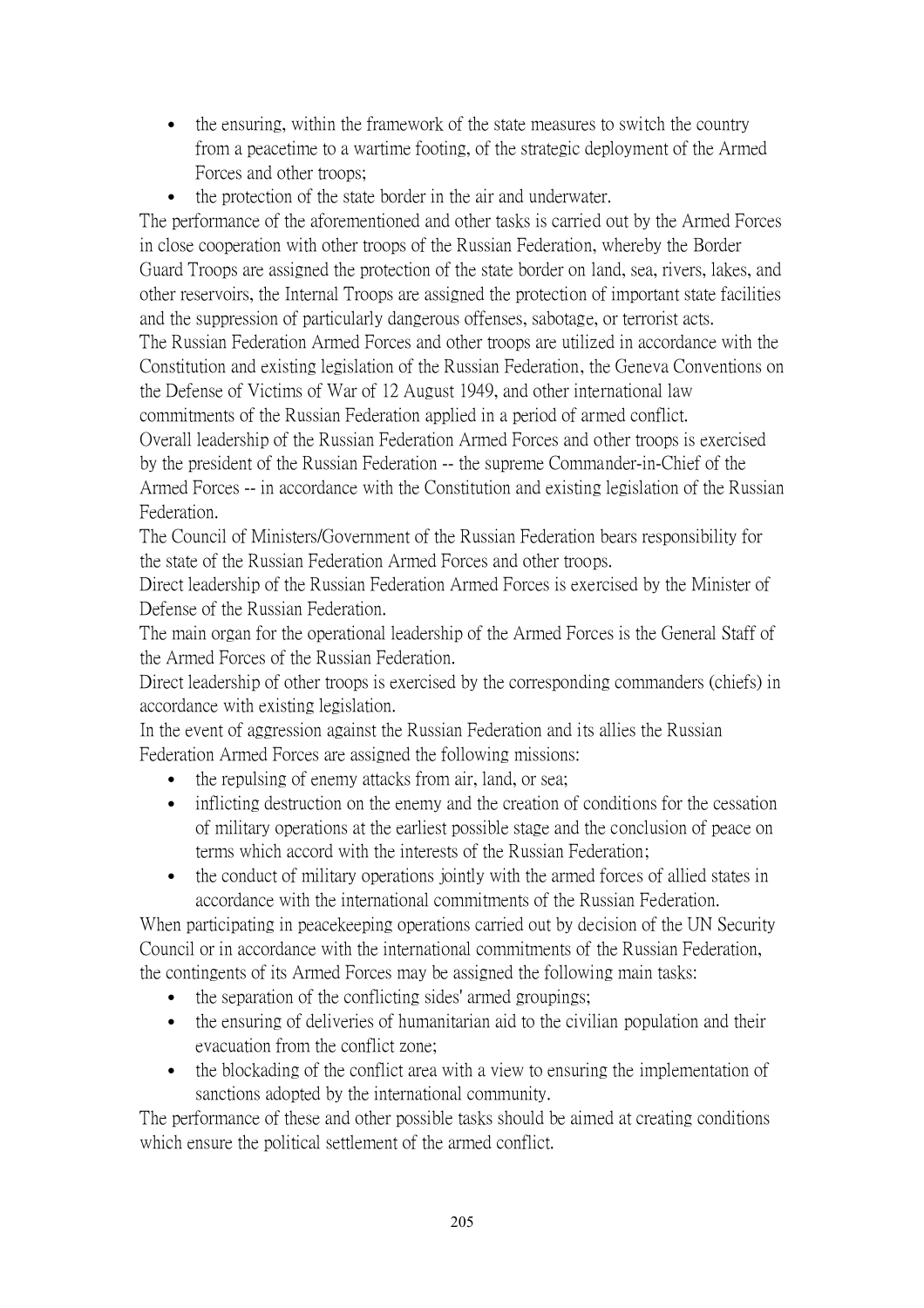When performing the above operations in regions adjacent to the Russian Federation, the Border Guard Troops, and internal affairs organs and Internal Troops of the Russian Federation Ministry of Internal Affairs within the confines of the Russian Federation state border may perform the task of safeguarding the passage and return of peacekeeping forces.

The Russian Federation bears responsibility for the material/technical supply, instruction, training, planning, and operational command of the Russian contingents in accordance with UN standards and procedures and agreements thereon within the CSCE and the CIS. To this end the Russian Federation Armed Forces use the experience accumulated in this field by other countries and international organizations and carry out military maneuvers, staff exercises, and exchange visits and information.

In order to prevent and suppress internal conflicts and other actions using means of armed violence on the territory of the Russian Federation, which threaten its territorial integrity and the other interests of society and Russia's citizens, internal affairs organs and Internal Troops of the Russian Federation Ministry of Internal Affairs are assigned the following tasks:

- the ensuring of the protection of public order and the maintenance of the legal regime of the state of emergency in the conflict zone;
- the localization and blockading of the conflict area;
- the suppression of armed clashes and the separation of the conflicting parties;
- the implementation of measures to disarm and eliminate illegal armed forces and confiscate weapons from the population in the conflict area;
- the strengthening of the protection of public order and security in areas adjoining the conflict area;
- the implementation of operational-investigative and enquiry measures in the interests of eliminating the threat to internal security, and also the performance of other tasks envisaged by existing legislation.

Individual formations of the Russian Federation Armed Forces and other troops may be enlisted to aid internal affairs organs and the Internal Troops of the Russian Federation Ministry of Internal Affairs in localizing and blockading the conflict region, suppressing armed clashes, and separating the conflicting sides, and also in defending strategically important installations in accordance with the procedure prescribed by existing legislation. The Border Guard Troops, securing the state border, help law enforcement organs in the struggle against organized crime, terrorism, and the smuggling of weapons and narcotics, and in preventing internal armed conflicts from extending beyond the confines of the Russian Federation.

The Russian Federation Armed Forces may be assigned missions of assisting the Border Guard Troops in guarding the state border of the Russian Federation and helping other forces in guarding maritime lines of communications and important state installations and economic zones, and in combating terrorism, illegal traffic of drugs, and piracy. The tasks of other troops of the Russian Federation enlisted in defense are determined in accordance with existing legislation.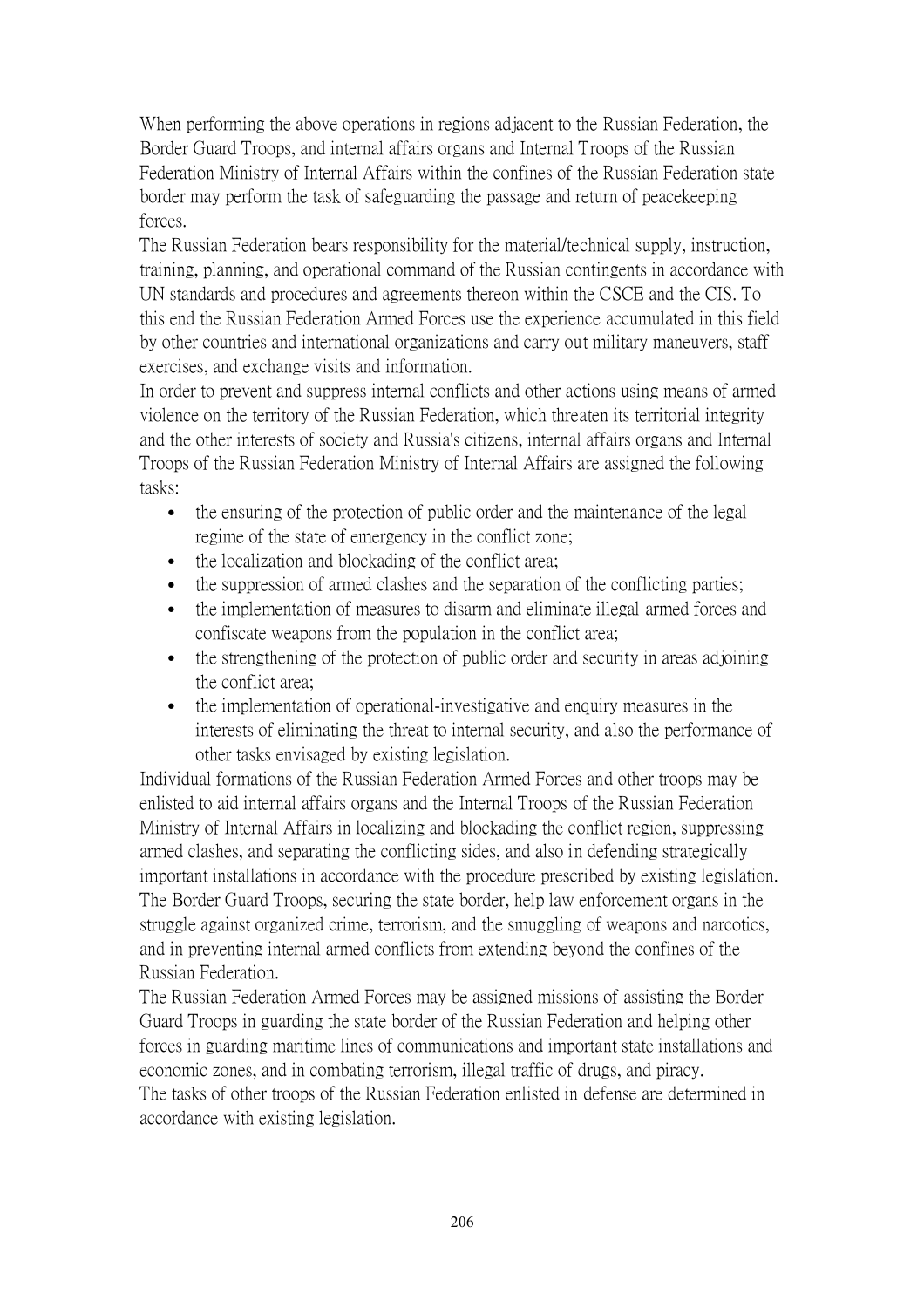The men, equipment, and weapons of the Russian Federation Armed Forces and other troops may be enlisted to help the population eliminate the consequences of accidents, catastrophes, and natural disasters.

## 3.3. The Main Objectives, Principles, and Tasks of the Organizational Development of the Russian Federation Armed Forces and Other Troops

The main objective of the organizational development of the Russian Federation Armed Forces and other troops is to create and develop troops (forces) capable of defending the independence, sovereignty, and territorial integrity of the country, the security of the citizens, and the other vitally important interests of society and state in line with the military-political and strategic situation in the world and the real potential of the Russian Federation.

Main Principles of the Organizational Development of the Russian Federation Armed Forces and Other Troops:

- subordination of organs of military command and control and officials to the supreme organs of state power and the Council of Ministers/Government of the Russian Federation;
- the observance of general civil political rights and freedoms and the social protection of servicemen in accordance with the specific nature of military service;
- the centralization of military leadership and one-man command on a legal basis;
- the matching of the organizational structure, combat strength, and numerical strength of the troops (forces) with their assigned missions and the legislation, international commitments, and economic potential of the Russian Federation;
- the ensuring of the high level of professionalism of the Russian Federation Armed Forces and other troops;
- the ensuring of potential to build up the combat might of the Russian Federation Armed Forces and other troops in keeping with the increase in the military threat, and the timely buildup and preparation of a mobilization reserve;
- the calculation of the country's geopolitical and geostrategic position;
- the use of national and world experience of military organizational development.

The organizational and other development of the Russian Federation Armed Forces and other troops are carried out in line with the concepts for their organizational development in accordance with coordinated and agreed programs and plans.

The main efforts in the organizational development of the Russian Federation Armed Forces are concentrated on performing the following tasks:

- Through 1996:
	- o the creation of groups of troops (forces) on the territory of the Russian Federation in accordance with their mission and tasks;
	- o the improvement of the troops' branch structure;
	- o the completion of the withdrawal back to Russian territory of formations and units stationed outside Russia;
	- o the continuation of the switch to the mixed system of manpower acquisition, which combines voluntary service -- under contract -- with service based on drafting citizens for military service on the exterritorial principle;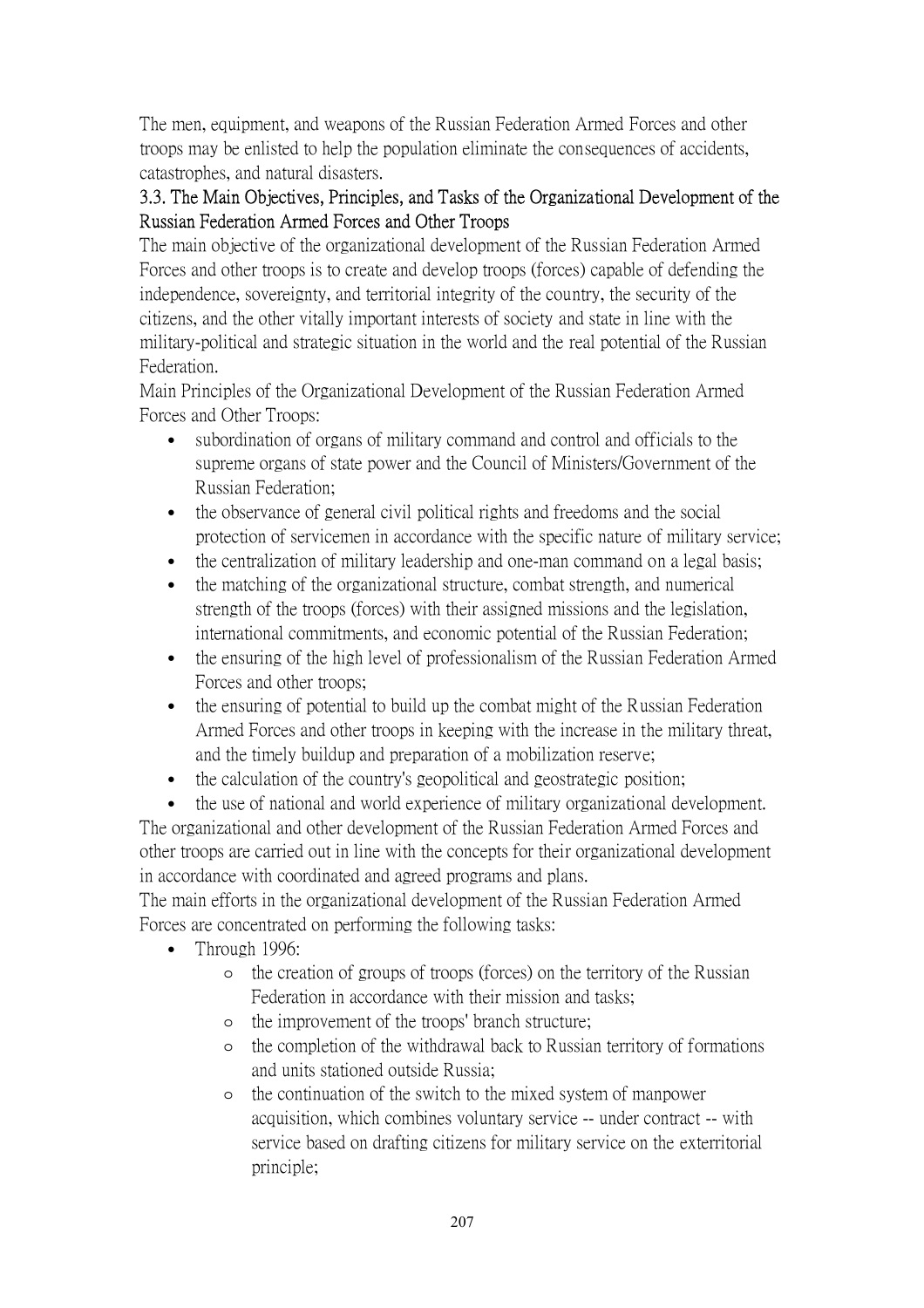- o the reduction in the numerical strength of the Armed Forces to the established level.
- In the period 1996-2000:
	- o the completion of the reorganization of the Armed Forces structure, the switch to the mixed system of manpower acquisition, and the creation of groupings of troops (forces) and a military infrastructure on the territory of the Russian Federation.

The priority is the development of the Russian Federation Armed Forces and other troops intended for deterrence against aggression as well as the mobile forces of the Russian Federation Armed Forces and other troops able to redeploy within a short period and to mount and conduct maneuver operations in any sector (any region) where a threat to the security of the Russian Federation may arise.

The interests of the security of the Russian Federation and other states belonging to the CIS may require troops (forces) and resources to be deployed outside the territory of the Russian Federation and mixed troop formations to be set up manned by servicemen of the Commonwealth states, generally on a contract basis. The terms of this deployment and manning are determined by the corresponding international legal documents.

The troops (forces) of the Russian Federation may be outside its territory within joint - with the troops (forces) of other states -- or Russian groupings and individual bases (installations).

Regardless of the terms of deployment, Russian military formations on the territory of various states are part of the Armed Forces and when performing their assigned missions, act in accordance with the procedure prescribed for the Russian Federation Armed Forces, taking into account bilateral and multilateral treaties and agreements.

The Russian Federation Armed Forces must be trained to regroup within minimal timeframes to areas under threat and for active operations -- both defensive and offensive -- in any scenario where armed conflicts and wars are unleashed and conducted and amid the massive use of modern and future weapons. The forms, methods, and means of conducting combat operations which best accord with the prevailing situation and ensure that the initiative is seized and the aggressor defeated must be chosen.

The men, equipment, and weapons of other troops are trained to perform the missions which are assigned to them by existing legislation in peacetime and wartime. Particular significance here is attached to:

- the ensuring of the stable functioning of intelligence, command, and communications systems and the winning and maintenance of superiority in various spheres;
- the isolation of the aggressor's incursionary groups of troops (forces);
- a flexible combination of delivery of fire and troop mobile actions;
- close cooperation between branches, combat arms, and the special troops of the Armed Forces, the coordination of plans for the use of the Armed Forces and other troops in armed conflicts and wars and in performing joint missions;
- the destruction of command control installations of the enemy's troops and weapons.

## 4. Military-Technical and Economic Foundations of Military Doctrine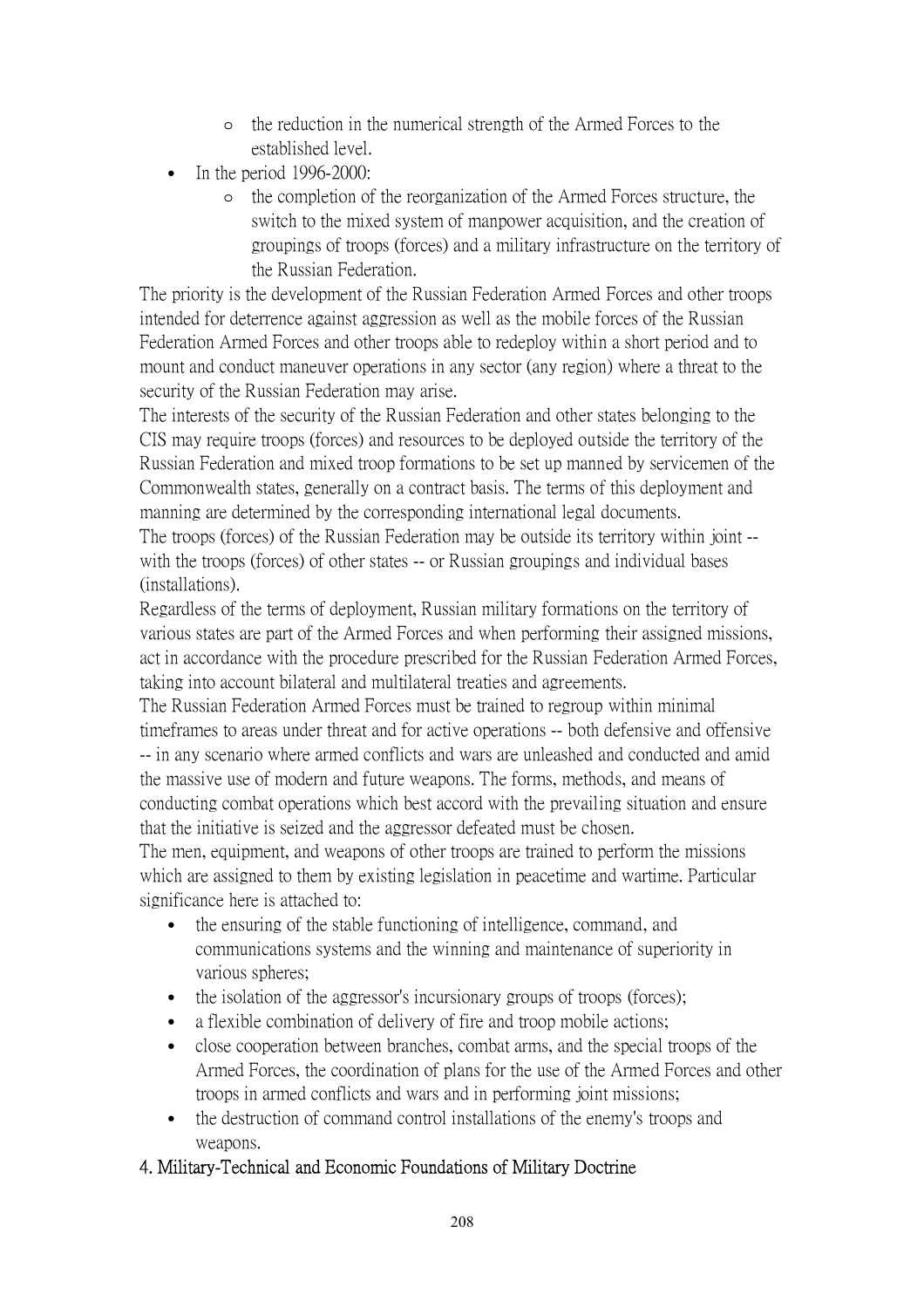The following are examined in this section:

-- the aims and asks of military-technical support for the military security of the Russian Federation;

-- the basic directions of development of the defense-industrial potential of the Russian Federation;

-- military-technical cooperation between the Russian Federation and foreign countries.

# 4.1. Aims and Tasks of Military-Technical Support for the Military Security of the Russian Federation

The main aim of military-technical support for the military security of the Russian Federation is the prompt supply and material provision for the Russian Federation Armed Forces and other troops of efficient weapons systems, military and special hardware, and other equipment in quantities necessary and sufficient for the guaranteed protection of the vitally important interests of society and the state.

The basic ways of achieving this aim are:

- the creation of the best possible system of weapons, military and special hardware, and other equipment ensuring the enhancement of combat efficiency by means of qualitative indicators and based on plans for the organizational development and operational use of the Russian Federation Armed Forces and other troops;
- the supplying of the Russian Federation Armed Forces and other troops with efficient models of weapons, military and special hardware, and other equipment and provision for their everyday maintenance;
- the application of the latest scientific and technical achievements, advanced technologies, and progressive materials in conducting scientific-research and experimental design work for the preferential creation of new generations of weapons, military and special hardware, and other equipment, and the maximum use of mathematical models for the assessment of their combat efficiency before starting series production;
- the ensuring of the production and mobilization capacities needed by industry for the output of weapons, military and special hardware, and other equipment.

The principles of satisfying the requirements of the Armed Forces and other troops in terms of weapons, military and special hardware, and other equipment are:

- correspondence between the level of technical supplies and the requirements of ensuring military security;
- consideration for the state's scientific, technical, and economic potential;
- the maintenance of the system of weapons, military and special hardware, and other equipment in a state of operational readiness;
- the anticipatory operational, scientific, technical, and economic justification of the requirements for weapons, military and special hardware, and other equipment, and also the overall requirements of these, taking into consideration the long-term financing of research, development, and production;
- the concentration of financial and material-technical resources for priority spheres of the military-technical supplying of the Armed Forces and other troops.

The basic directions of military-technical support for military security and the rational use of the defense-industrial potential are: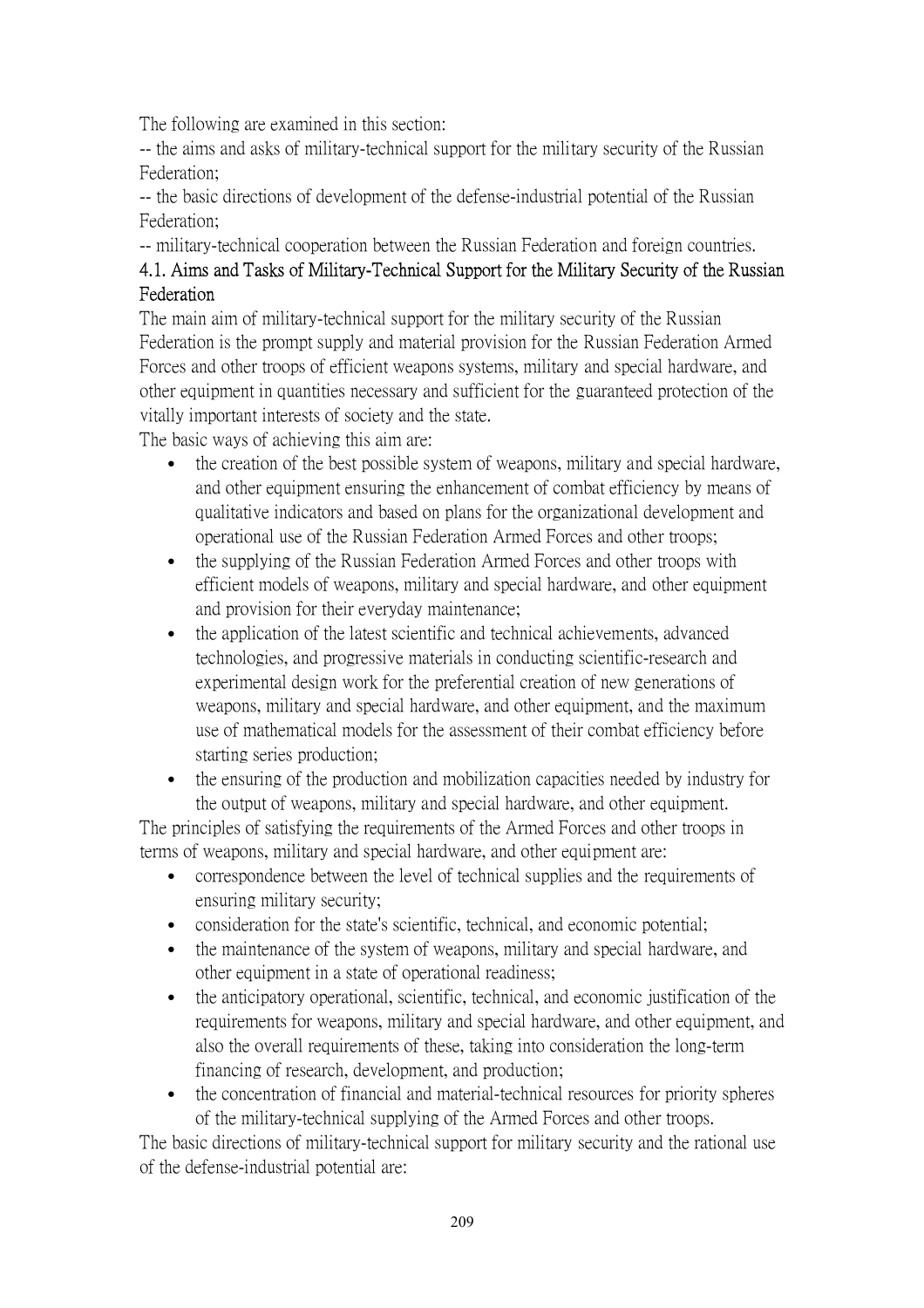- the development and implementation of long-term weapons and military hardware programs (up to 10-15 years) and the state defense order financed by the state;
- the structural restructuring of industry, ensuring the military-technical and economic independence of the Russian Federation in the conditions of transition to a market economy;
- the improvement of the system of state management of the development and production of weapons, military and special hardware, and other equipment in conditions of changing forms of ownership;
- the introduction of a system of financial-economic regulators and mechanisms aimed at ensuring all types of resources for defense orders, as well as the creation of an economic interest for enterprises under various forms of ownership to conduct work to create and manufacture weapons, military and special hardware, and other equipment;
- anticipatory compensation for the possible negative consequences of any reduction in the volume of military developments and the manufacture of weapons, military and special hardware, and other equipment;
- the guaranteed provision of financial and material and technical resources for work to create weapons, military and special hardware, and other equipment;
- the introduction of the contract and competitive principle in the system of orders and the development and manufacture of military output and military-purpose output:
- the organization of scientific-research and experimental design work of competitive technologies and advanced technologies to replace imported ones, including duel-use technologies;
- the constant exchange of dual-use technologies and their joint utilization, with the interests of the state and the producers taken into account;
- the optimization of the system of orders for scientific/ technical output, the list of supplied models of weapons, military and special hardware, and other equipment, and their unitization and standardization;
- the implementation of a credit-financial policy ensuring the implementation of the defense order;
- the maintenance of the pace of the rearming of troops to meet the requirements of reliably ensuring military security;
- the planned modernization of weapons, military and special hardware, and other equipment.

Priorities of military-technical support for the military security of the Russian Federation:

- the preferential development of fundamental and applied research and experimental-design developments making it possible to react effectively to emerging military threats and military-technical breakthroughs;
- the development and production of highly efficient systems for the command and control of troops and weapons, communications, intelligence, strategic warning, electronic warfare, and precision, mobile, nonnuclear weapons, as well as systems for their information support;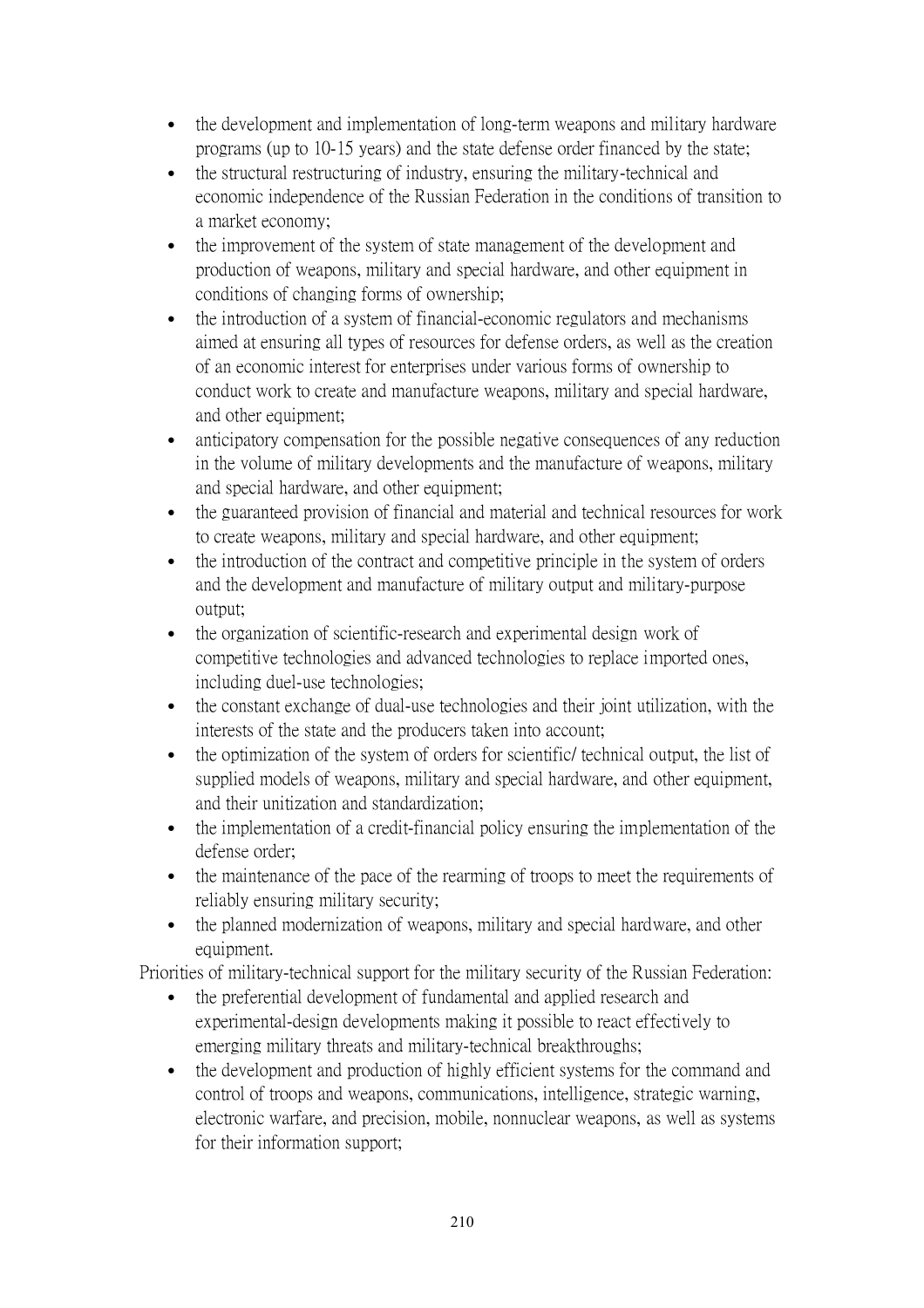- the maintenance of the entire complex of strategic weapons at a level ensuring the security of the Russian Federation and its allies, strategic stability, and deterrence of nuclear and conventional wars, as well as nuclear security;
- the enhancement of the individual level of technical equipment providing servicemen's means of warfare, communications, and protection;
- the improvement of the ergonomic features of weapons and military hardware in the "man-machine" systems.

The supplying of the Russian Federation Armed Forces and other troops with weapons and military hardware is ensured by the defense-industrial potential formed by the Russian Federation Council of Ministers/Government. Its material base is made up of enterprises (organizations) which carry out research, development, production, warranty inspection, and the salvaging of weapons, military and special hardware, and other equipment.

# 4.2. Basic Avenues of Development of the Defense-industrial Potential:

- ensuring the level of fundamental, basic, and applied research, advanced scientific, technical, and technological developments, the development of the scientific-experimental, testing, and production base of enterprises (organizations) which would guarantee the implementation of the state defense order;
- the rational balanced development of the defense-industrial potential and its infrastructure, taking into consideration the requirements of ensuring the country's military security, the implementation of the program for the conversion of military production, and the efficient functioning of the economy as a whole;
- the creation and development of capacities for the production and repair of weapons, military and special hardware, and other equipment necessary for ensuring the full cycle of the production of their basic types;
- the elaboration and implementation of a package of measures to ensure the mobilization readiness of the economy and the creation of state mobilization reserves.

# 4.3. Military-Technical Cooperation Between the Russian Federation and Foreign **Countries**

In the organization of military-technical cooperation with foreign countries, the Russian Federation proceeds from the need to ensure its military-political and economic interests in a balanced way. Military-technical cooperation is the state's prerogative and is structured on the basis of Russian legislation and interstate agreements to which the Russian Federation is a party.

Military-technical cooperation includes the following:

- supplies to foreign countries and the export and import of weapons and military hardware, military technologies, and the results of scientific and technical activity in the military sphere;
- sending military advisers and specialists on official trips;
- conducting commissioned and joint scientific-research and experimental design work to create new models of weapons and military hardware;
- giving technical assistance in the creation of military facilities and defense industry enterprises;
- carrying out other work and services of a military-technical nature.